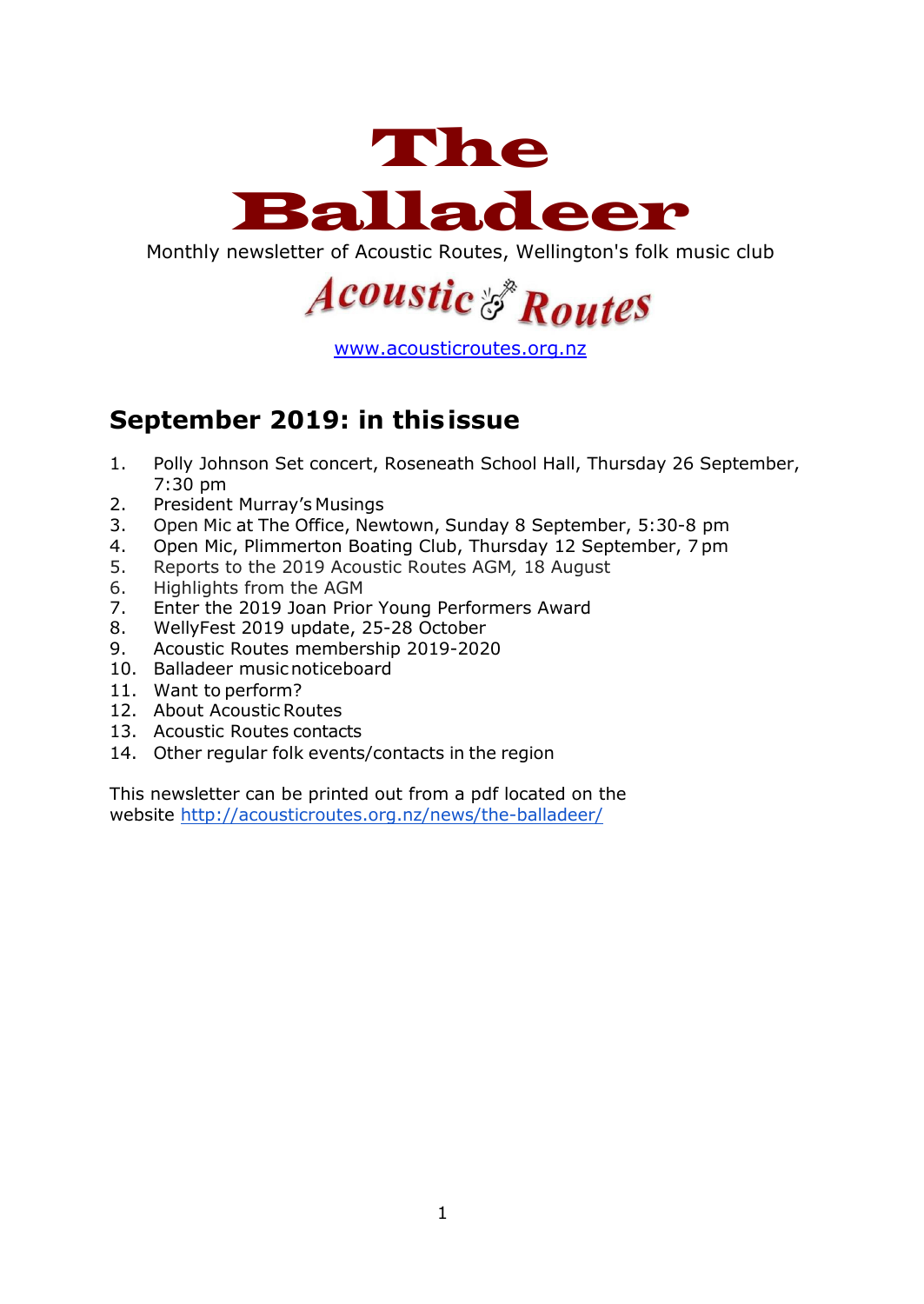## **1. Polly Johnston Set concert, Roseneath School Hall, Thursday 26 September, 7:30 pm**



Hi, we're The Polly Johnson Set! We're a five-piece acoustic band from Wellington who have been performing live together for the past five years. We each write original songs which then get the full-band treatment, transforming from rough edged bundles of potential into fully polished musical gems.

Musically speaking, you might be hard pressed to describe us. We struggle ourselves! Five different voices in the band mean that we're pretty diverse, lyrically and musically, but we firmly believe that's the source of the magic that we seem to create whenever we play together. With guitar, bass, ukulele, cello, banjo, mandolin and even a real fancy shaker in the mix we traverse a range of styles, managing to use each to convey true emotion and excitement. And oh man it is fun.

### **Support Acts**



**Toil and Trouble** are a fine trio of seasoned performers. Mary Hubble brings wonderful flute/whistle playing and lovely vocal harmonies. Jude Douglas is a superb fiddle player who always finds the perfect harmonies to enhance every song. Ron Craig combines a warm, expressive, voice with beautiful guitar. Expect a wide variety of songs, lovely harmonies and gorgeous

instrumentals.

**Annette Esquinet** is a singer-songwriter whose songs have a gentle 'Indie-Folk' sound, containing thoughtful observations about life on earth, with an enchanting and slightly mystical twist. Originally from the UK she now based on the Kapiti Coast.

https://www.facebook.com/Annette-Esquenet-singersongwriter-366155407349671/





**Hunter Giltrap** - the 2016 Winner of the Acoustic Routes Joan Prior Award for Young Performers - is a young musician who has grown up in the folk community. He has a love for storytelling through song, and enjoys doing so through fiddle, guitar and vocals.

**Entry:** \$15/\$10 for members. Cash only (no eftpos facilities).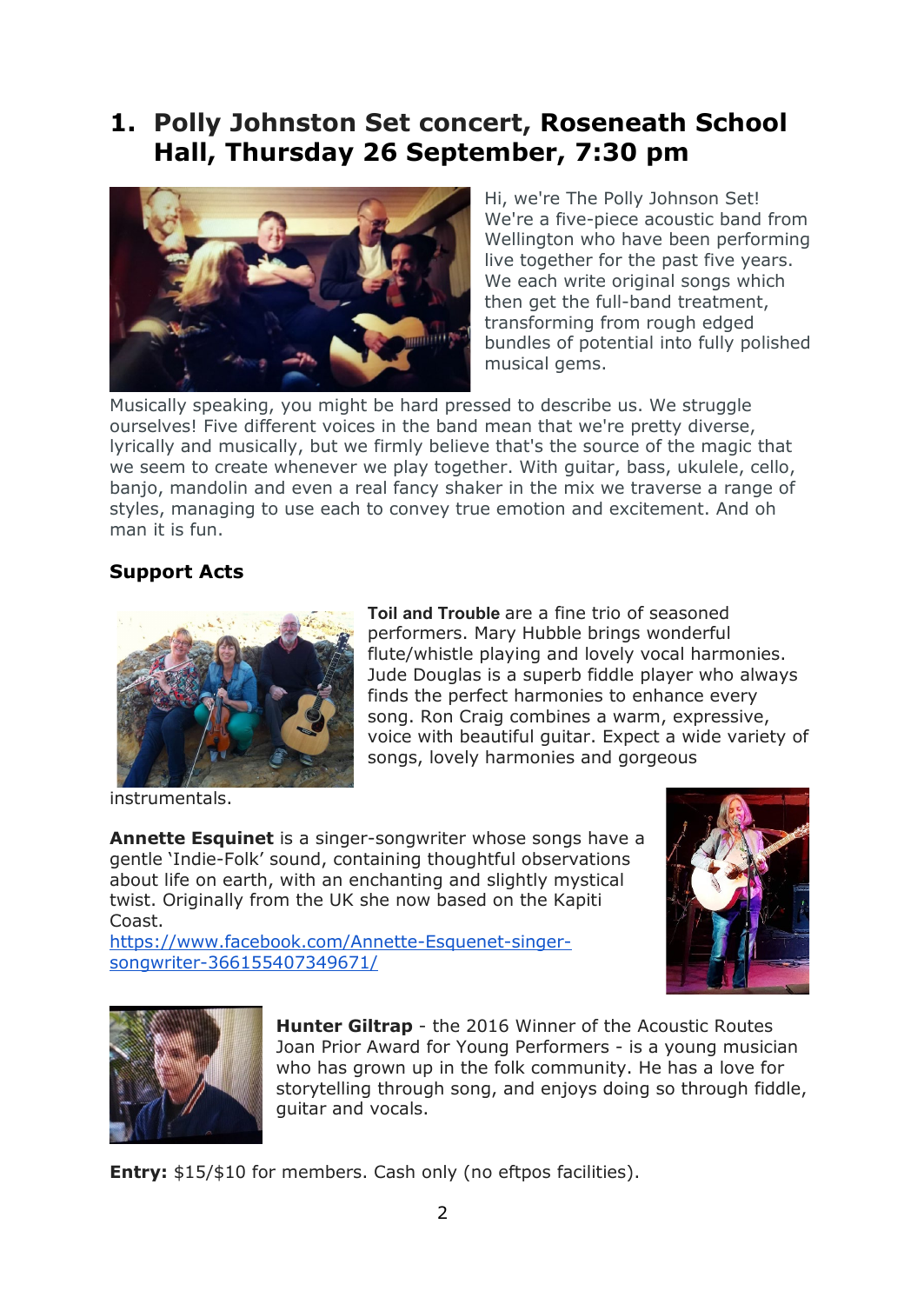# **2. Murray's Musings**



#### Hi Folkies

Acoustic Routes has had its AGM. The standing committee were all returned with the addition of Christine Riordan. I would like to thank everybody who attended, the committee, and welcome Christine. There is a very strong possibility that one or two other people may join your committee in due course. This is extremely encouraging. I would however like an even bigger committee. If any of you reading these muses feel you would like to join our team, we would love to have you on board.

Our last Roseneath concert was opened very ably, with a come-all-ye, (or in more modern speak) an open mic. Thank you to all of you who shared your music with us, Our main guests were a couple, originally from South Africa, who go by the name of the Steampunk Minstrels. They sang their own compositions with wonderful arrangements and are certainly very skilled in all areas. I'm sure Wellington is going to see and hear a lot more from them in the near future.

As I type these Muses, we are getting ready to go for a weekend into the Otaki Gorge at the Riverslea Retreat camp. These weekends are always wonderful socially and musically. In anticipation, thank you so much Annie Mc Gregor.

Keep folking

Murray Kilpatrick

**Singer Songwriters** & covers - All Welcom **Upstairs at** THE OFFICE BAR

of the month 5.30pm to 8pm

**EVERY 2ND and LAST Sunday** 

#### **3. Newtown Open Mic upstairs at the Office, Sunday 8 September, 5:30-8pm NEWTOWN ACOUSTIC SOUND**

Open mic hosted by Acoustic Routes with Newtown Acoustic Sound. It's the friendly little performance space, upstairs at The Office Bar in Riddiford Street.

Bring two songs to sing, or a poem or two, some tunes or a story. We have musicians of all levels playing to a listening audience in a great little venue, where you can be totally acoustic or use our small sound system.

#### Contact: [kevin.ikin@supermail.co.nz,](mailto:kevin.ikin@supermail.co.nz)

[newtownacousticsound@gmail.com.](mailto:newtownacousticsound@gmail.com) The Newtown Acoustic Sound Open Mics run twice a month. The second one this month will be on the Sunday 22 September.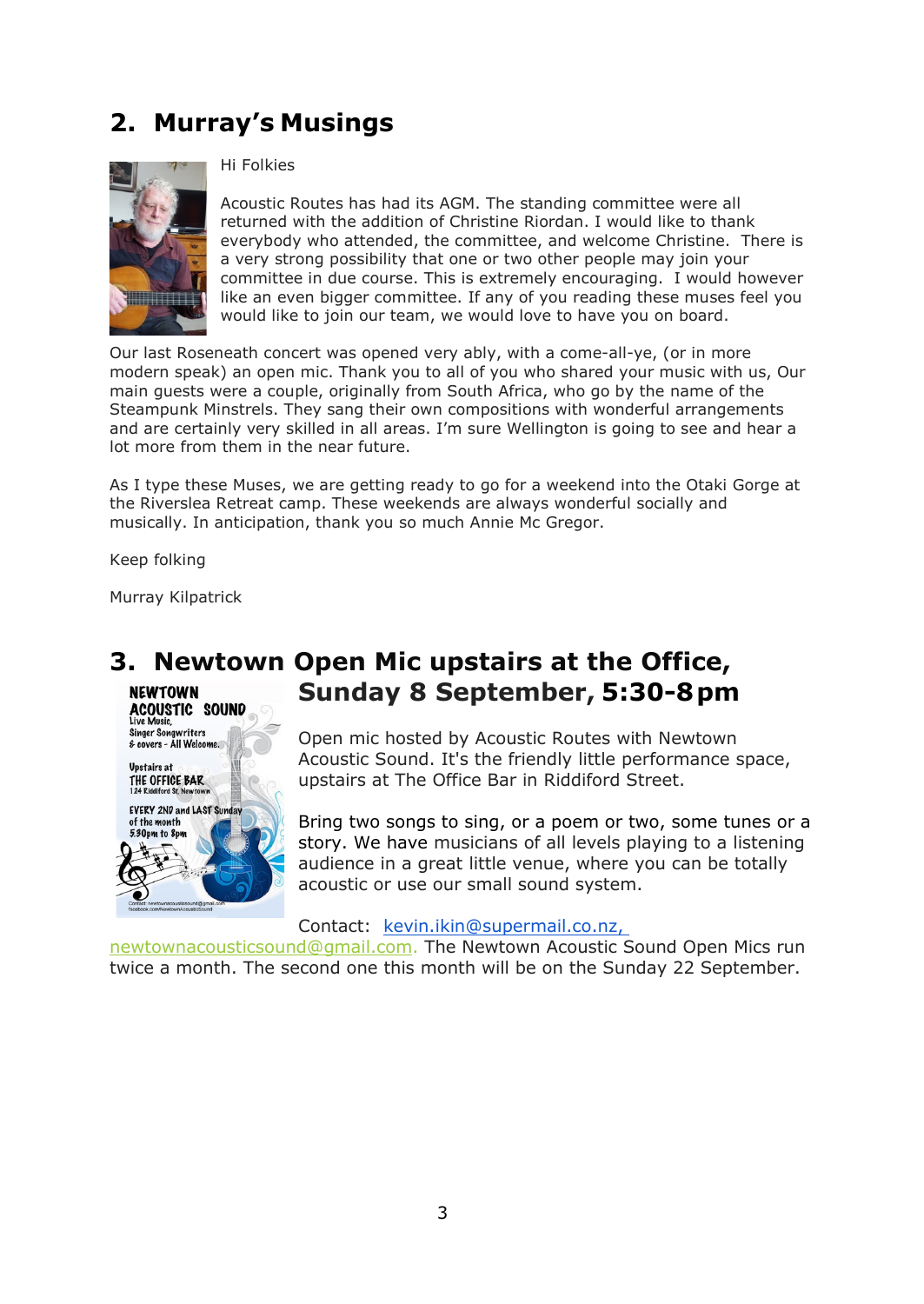## **4. Open Mic, Plimmerton Boating Club, 66 Moana Road, Plimmerton, Thursday 12 September, 7 pm**

A highly popular monthly event in a lovely venue. Low cost drinks and food, and a sound system. Contact: Roy on (021) 433-878.



# **5. Reports to the 2019 Acoustic Routes AGM**

#### **President's Report**

The past twelve months have been very much business as usual. We have put on two wonderful concerts at the Roseneath School Hall by overseas touring performers - Himmerland, and Sadie and Jay. There was a participatory Sing Around to celebrate St Patrick's Day, ably compered by Roy Mc Guinness. Another concert featured members of Newtown Acoustic Sound. We celebrated New Zealand Music month with a concert headed by Rachel Darwick, supported by Paddy Burgin, and Makaira Waugh, who created an instant Marimba Waiata band from members of the audience. Lastly, there was a concert featuring three of the four Joan Prior Award recipients. All wonderful concerts and events.

Our club Secretary, Kevin Ikin, has continued to run monthly Acoustic Routes Sunday Open Mics Upstairs at The Office in Newtown. These events have been very popular and I want to thank Kevin for his continued and dedicated effort.

Other regular events run in Association with Acoustic Routes were Roy McGuiness's hugely successful monthly Thursday evening open mics at the Plimmerton Boating Club. I want to thank Roy for his running of this event.

Annie McGregor has continued to run regular house concerts in her and Roy McGuinness's home. I want to thank Annie for running these events. Also for running the very enjoyable annual folky retreat weekend at Riverslea in the Otaki Gorge Road

Kim and Sue Rose made their lovely home available for the 2018 Acoustic Routes Christmas Party once again. Thankyou Kim and Sue – as always, a very enjoyable event.

We once again ran the Joan Prior Award for Young Performers at the Wellington Folk Festival. I want to thank Sue Harkness and her Wellyfest Committee for their help and cooperation in making this a successful event.

The club has been run throughout this year by a small and very hardworking committee. Without their efforts, nothing would happen. Sue Ikin, our extremely diligent treasurer, has kept track of all our finances, memberships, and ensured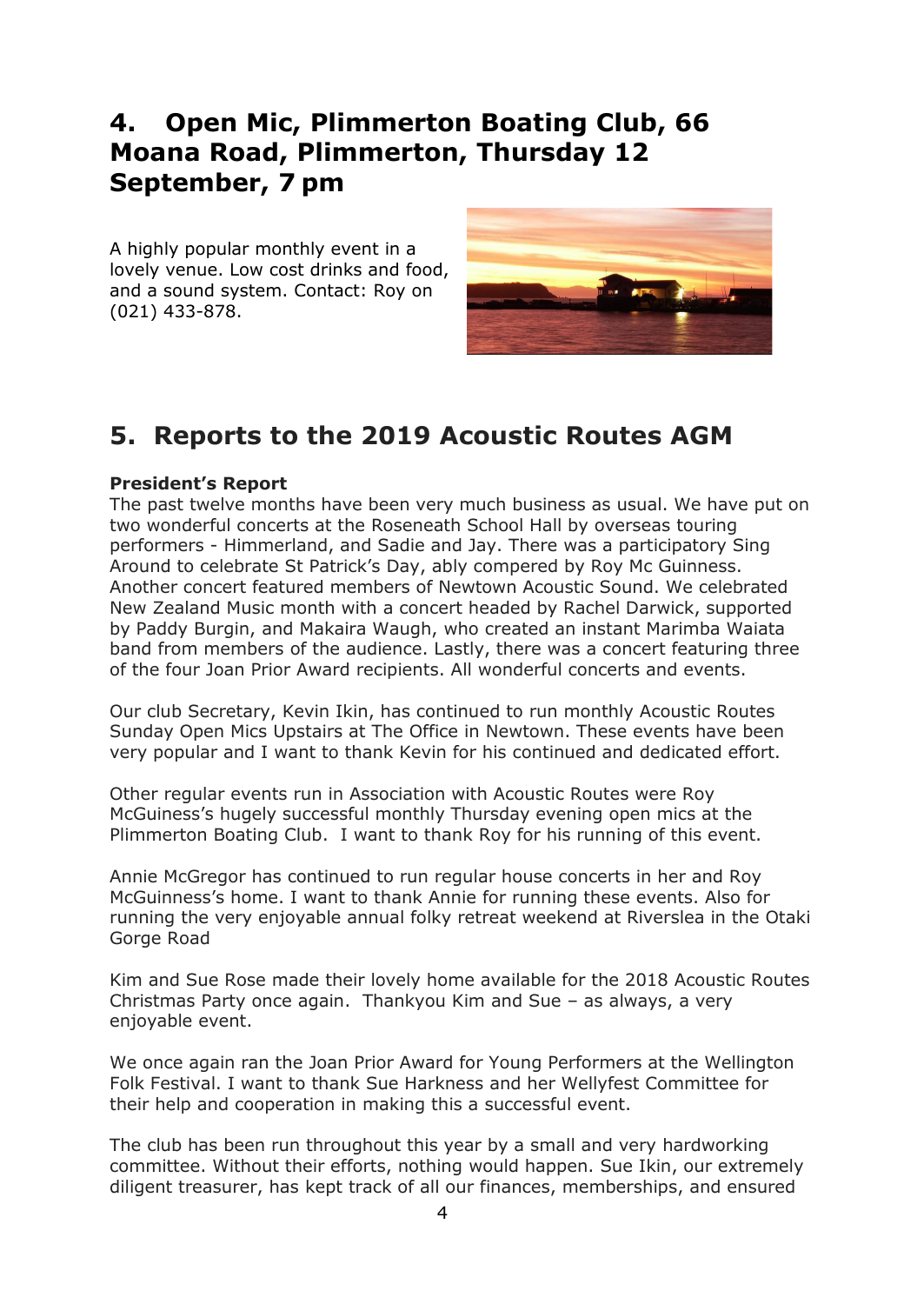all our bills etc were promptly paid. Thank you so much Sue for your tireless efforts.

Kevin Ikin our secretary has handled all communications with real professionalism throughout the year. Thank you so much Kevin. You manage a huge workload and make my job so much easier.

Madeleine Ashworth always makes sure the supper is ready and sorted for every monthly concert. A very important job. Thank you so much Madeleine.

Bruce Carey has supported me in countless ways, particularly setting up for concerts, advising and helping me with sound, and running pop-up open mics, during the warmer months in association with Acoustic Routes. Thank you so much Bruce.

Although not on the committee, I would also like to offer my grateful thanks to the following people.

- Janette Munneke has filled in gaps, particularly on the door when committee members were otherwise committed.
- Philippa Boy assembles and distributes our monthly Balladeer newsletter in a very professional manner. I am in awe of her skills and dedication.
- John Burnell works behind the scene to organise our on-line presence and electronic communications.
- David Miller has generously reviewed our annual financial accounts.

I feel that our year has been good in some aspects and not so good in others. We have continued to stage consistently very high-quality concerts. However, we are not attracting as many people to these events as we have in the past. There has also been a slight reduction in our annual membership numbers.

At the last AGM. I expressed a desire to run a greater variety of events during the year, to investigate alternative venues for club activities, to build our club's community and sense of ownership, to build connections with other organisations which have similar aims and aspirations to Acoustic Routes, and to involve a wider, and hopefully younger, community with our club. I feel that, to a large degree, we have not achieved these aims. I would ask you, the members of Acoustic Routes, to communicate clearly what you would like to see happen with Acoustic Routes into the future. If at the conclusion of this AGM, you wish me to remain as president for another twelve months, I will do the best I can to achieve your wishes.

Finally, I want to thank all our club members for your continued support. Without you there wouldn't be a club.

Murray Kilpatrick

#### **Treasurer's Report to 2019 AGM: an overview of what lies behind the numbers.**

You will note a small profit of \$44.00. The loss would have been \$81 if donated books had not been purchased. It is not big problem, except for the trends that lie behind the figures.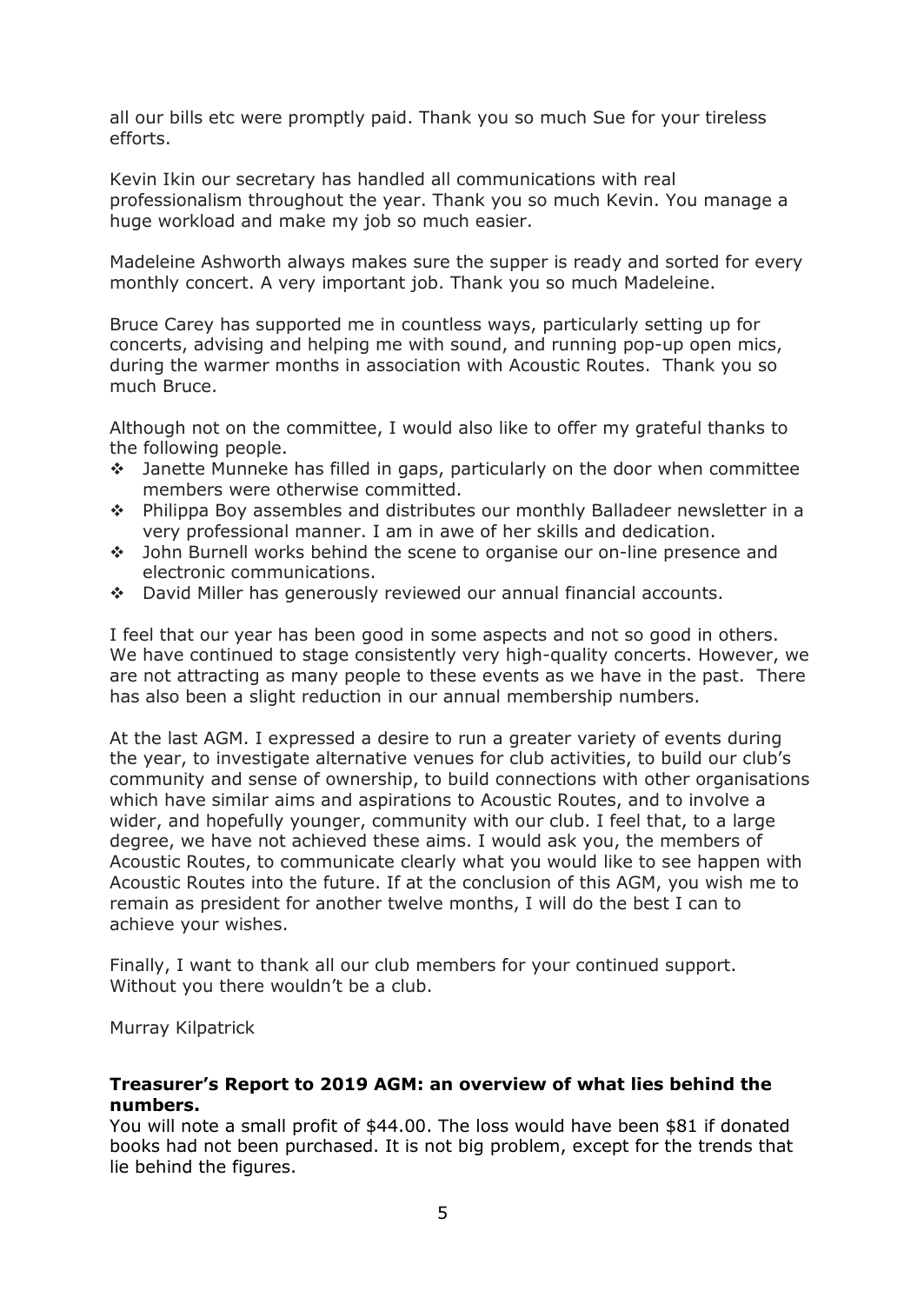Membership is declining and so is attendance at concerts. Membership declined from 70 in 2017/8 to 58 last year. This is in stark comparison to 95 three years ago. The decline is despite at least four reminders at the beginning of the financial year and a couple when subscriptions are halved at the mid-way point. Most of the members are silent supporters of Acoustic Routes. They may attend the open mics at Plimmerton and Newtown but only about five, apart from the committee, are regular attendees at monthly club concerts.

Normal monthly concerts have been very sparsely attended over the previous year - 20 would be a good night; and that includes the performers, maybe some of their friends, the five regulars and the committee. The most successful concerts, in terms of numbers, were Neil Adam & Judy Turner, Himmerland and Maire Ni Chathasaigh/Chris Newman. Of these three, Himmerland and Ni Chathasaigh/ Newman were outside the normal monthly schedule. At all of those concerts, non-members out-numbered members by a fair proportion. Those three special concerts accounted for approximately half the total income for the year, and even then, by the time venue hire and sound was added in, they barely broke even.

Although the total revenue from concerts exceeded expenditure by approximately \$600, this has come about because there have been several concerts which were participatory or because the performers were not paid. Had we paid the usual fees to performers concerts would have run at a loss.

The Riverslea Retreat continued to operate at a small profit margin and the expenses for the Christmas party were donated.

Membership and donations covered the statutory costs and the surplus, along with bank interest and the profit from the concerts, covered the cost of running the Joan Prior, which amounted to \$787 (\$500 prize money, publicity material and judges' gifts).

Sue Ikin

## **6. Highlights from the AGM**

A dozen or so members attended the AGM upstairs at the Sprig and Fern on Sunday, 18 August. They chose a committee for the 2019-20 year, with Murray Kilpatrick, president for the past two years, being elected for a further term. Murray indicated this would be his last year as president. Kevin Ikin was reelected as secretary and Sue Ikin and new committee member Christine Riordan, were jointly elected for the role as treasurer. Last year's committee members, Madeleine Ashworth and Bruce Carey, are back on board again this year and Murray indicated there are a couple of other people interested in joining the committee.

**The JA Pan Trophy**, which the Club awards each year to the most improved performer, has gone to Cathy Dyer, a very popular choice. Cathy will be familiar to many folkies and concert goers as bass player and vocalist with The Downunderdogs.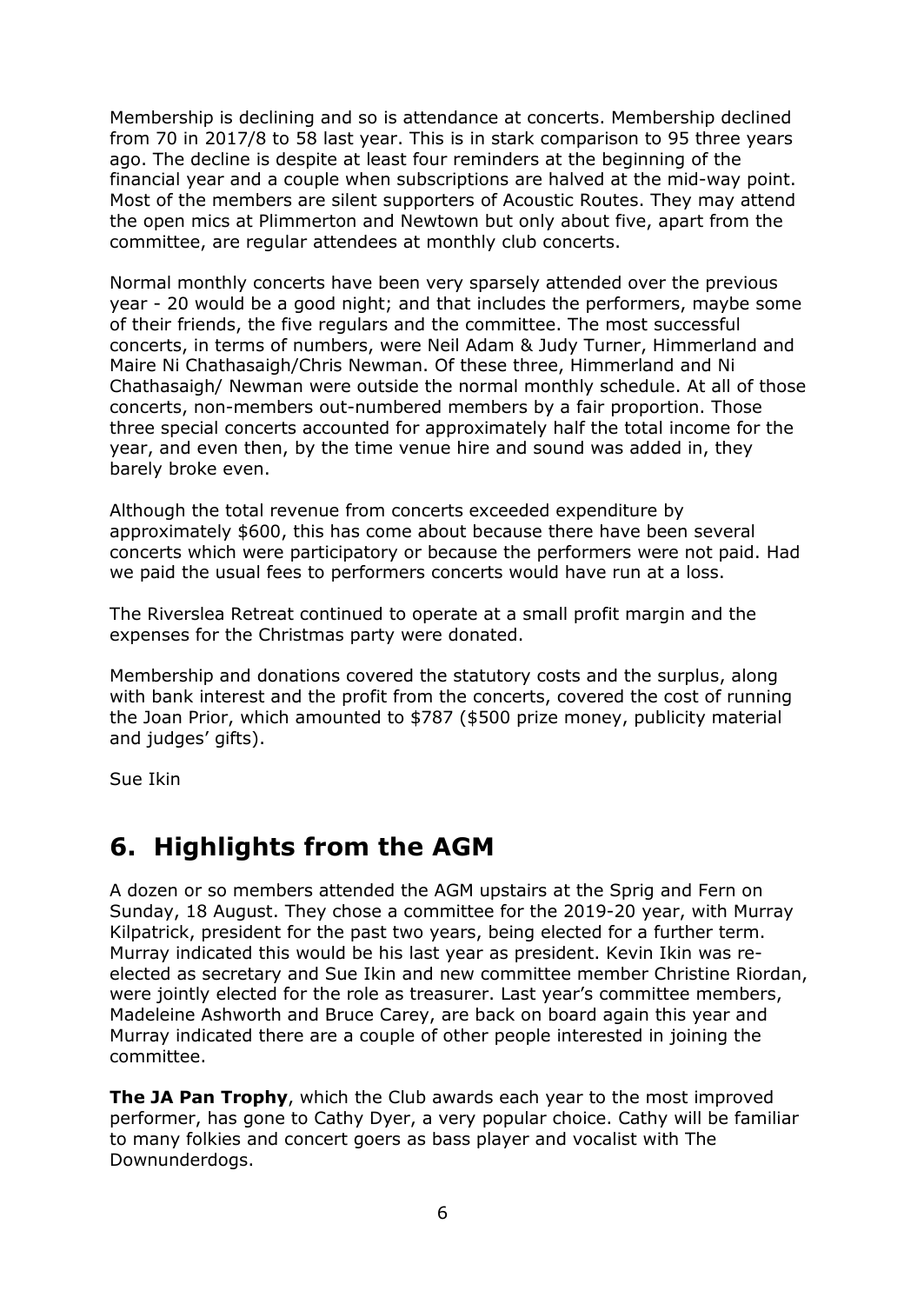The meeting agreed to keep subscriptions at the existing rates and the Club will go back to its former practice of issuing cards for members.

The Club remains in a healthy financial state (see treasurer Sue Ikin's summary in this Balladeer), but Sue's concern about declining attendances at Acoustic Routes concerts prompted a wide-ranging discussion about that and other issues relating to the direction of the Club. The committee will follow up the discussion by considering issues such as whether the Club should continue to run regular concerts or focus on other events and look at different venues. It will report back to members with its proposals.

Kevin Ikin

### **7. Enter the 2019 Joan Prior Young Performers Award**





After a terrific awards event in 2018, and our July concert showcasing previous winners, we are now on the lookout for entrants for this year's award.

The Joan Prior Award, open to performers aged 15 to 25 years, is run as part of Wellington Folk Festival and has a prize of \$500.

Acoustic Routes is very keen to encourage younger musicians, and if you think you, or someone you know has got what it takes to join the winners of the past five years, we invite you to enter and be in to win!

Go to the Acoustic Routes website, [www.acousticroutes.org.nz](http://www.acousticroutes.org.nz/) for details about the award and how to enter. You can also find information on the Wellington Folk Festival website: [www.wellingtonfolkfestival.org.nz](http://www.wellingtonfolkfestival.org.nz/) or by contacting Kevin Ikin [kevin.ikin@supermail.co.nz.](mailto:kevin.ikin@supermail.co.nz)

**The deadline for entries this year is October 1<sup>st</sup>. If you want to be sure of** getting updates about the Award, sign up to the mailing list on our 'Email Newsletters' page.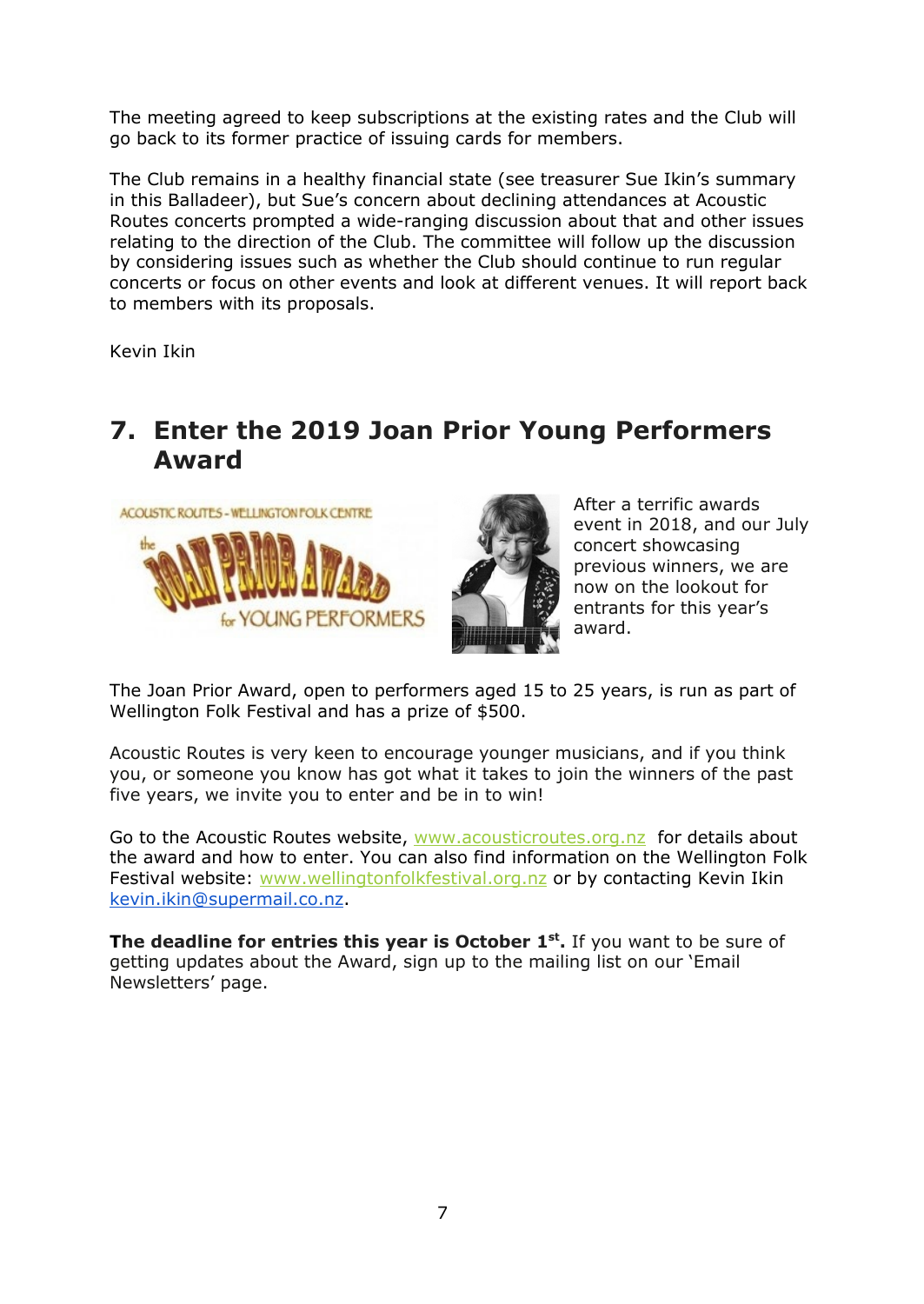



**Education Centre Wainuiomata 25-28 October**

Ticket sales for the 2019 Wellington Folk Festival are now open. For bookings and all the other details, go to the website: [www.wellingtonfolkfestival.org.nz](http://www.wellingtonfolkfestival.org.nz/)

There's a fabulous line-up of guests:

**[Across the Great Divide \(New Zealand/Sweden\)](https://wellingtonfolkfestival.wordpress.com/2019-festival/across-the-great-divide/) [Alan Downes \(New Zealand\)](https://wellingtonfolkfestival.wordpress.com/2019-festival/alan-downes/) [Grumblewood \(New Zealand\)](https://wellingtonfolkfestival.wordpress.com/2019-festival/grumblewood/) [Jenny Mitchell \(New Zealand\)](https://wellingtonfolkfestival.wordpress.com/2019-festival/jenny-mitchell/) [Jessie Fenton \(New Zealand\)](https://wellingtonfolkfestival.wordpress.com/2019-festival/jessie-fenton/) [Richard Grainger \(UK\)](https://wellingtonfolkfestival.wordpress.com/2019-festival/richard-grainger/) [The Bearded Cat \(Australia\)](https://wellingtonfolkfestival.wordpress.com/2019-festival/the-bearded-cat/) [The Chaps \(NZ\)](https://wellingtonfolkfestival.wordpress.com/2019-festival/the-chaps/) [The Good Girl Song Project \(Australia\)](https://wellingtonfolkfestival.wordpress.com/2019-festival/the-good-girl-song-project/) [The Skiffy Rivets \(New Zealand\)](https://wellingtonfolkfestival.wordpress.com/2019-festival/the-skiffy-rivets/) [Vic Folk \(NZ\)](https://wellingtonfolkfestival.wordpress.com/2019-festival/vic-folk/) [Vigenser & Martin \(New Zealand/Australia\)](https://wellingtonfolkfestival.wordpress.com/2019-festival/vigenser-martin/)**

Early Bird discounts are available but must be booked and fully paid for by 11pm on 30 September.

### Volunteers wanted

For those who want to attend but may be a bit strapped for cash, we are looking for volunteers to assist with two aspects of the Festival.

- 1. **First aiders** Those with current first aid certificates or who are medically qualified (GP, nurse) to provide first aid services. We're looking for about 5 people to each work two five-hour shifts over the Festival. You'll have radios so can be free to attend events - you'll just need to be able to respond if needed. The Festival supplies the First Aid kit.
- 2. **Hygiene workers** Duties include supplying all the toilet/shower blocks with soap, towels and toilet paper regular cleaning of the blocks, setting up rubbish bins around the site and ensuring they are emptied regularly, cleaning all the halls, kitchens and accommodation after everyone has left the site. You will need to be able to either work Friday afternoon with the setup crew or Monday until mid-late afternoon for the clean up. Ideally, one of the hygiene crew will have access to a ute or van to make the job easier.

No payment, but free tickets to the volunteers. If you're interested, please email us at info@wellingtonfolkfestival.org.nz with the role you're interested in.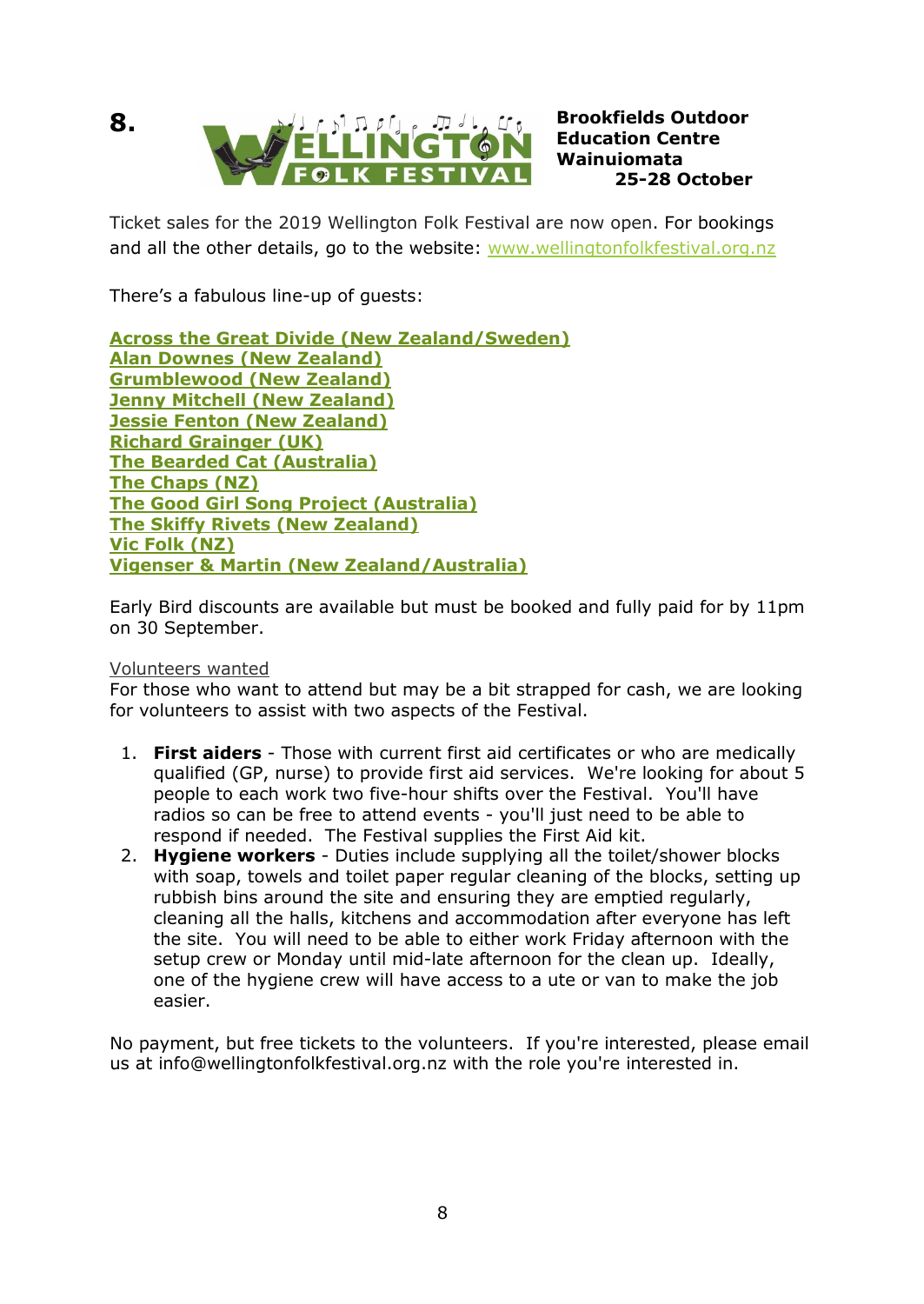## **9. Acoustic Routes membership, July 1, 2019 – June 30, 2020**

 $\textsf{Single} \quad \texttt{\$25.00}$ Double/family (children under 18) \*\$40.00 Other (Student, life member partners, beneficiaries) \*\$15.00 Where one person is over 65 and the other is under the membership is  $*$ \$40. Where both parties are over 65, or receive benefits the membership is  $*$ \$30

### **What being a member gives you**

An annual programme of concerts by top-class musicians Regular performance opportunities at a range of other musical events Regular communications about what's on Discounted entry to club events and concerts Discounted entry to participating folk clubs Discounts on selected items at Alistair's Music, Cuba Street Voting rights at the AGM or any subsequent SGM

### **Payment options**

- 1. Complete this form and post it with a cheque made out to Wellington Folk Centre, P.O. Box 27-191 Marion Square WELLINGTON 6141
- 2. Pay by internet banking to 'Wellington Folk Centre Inc.': ANZ account 01 0505 0182241 00 (*ensure your name is included for refer*ence) and simultaneously forward your details (as below) to [treasurer@acousticroutes.org.nz](mailto:treasurer@acousticroutes.org.nz) .
- **3.** Hand your form plus payment to a committee member at an Acoustic Routes event.

……………………………………………………………………………………………………………

PLEASE COMPLETE: many thanks for your support

Amount paid: \$\_\_\_\_\_\_\_\_\_\_Choose one: Single, Double /Family, Other

Donation:  $\frac{1}{2}$   $\frac{1}{2}$  (Wellington Folk Centre is a registered charity

and donations of \$5.00 or more are tax-deductible. A receipt will be issued.)

Payment has been made by cheque/direct credit/other

| NAME(S):                     |              |
|------------------------------|--------------|
| POSTAL ADDRESS:              |              |
| POSTCODE:                    | Phone number |
| YOUR CURRENT E-MAIL ADDRESS: |              |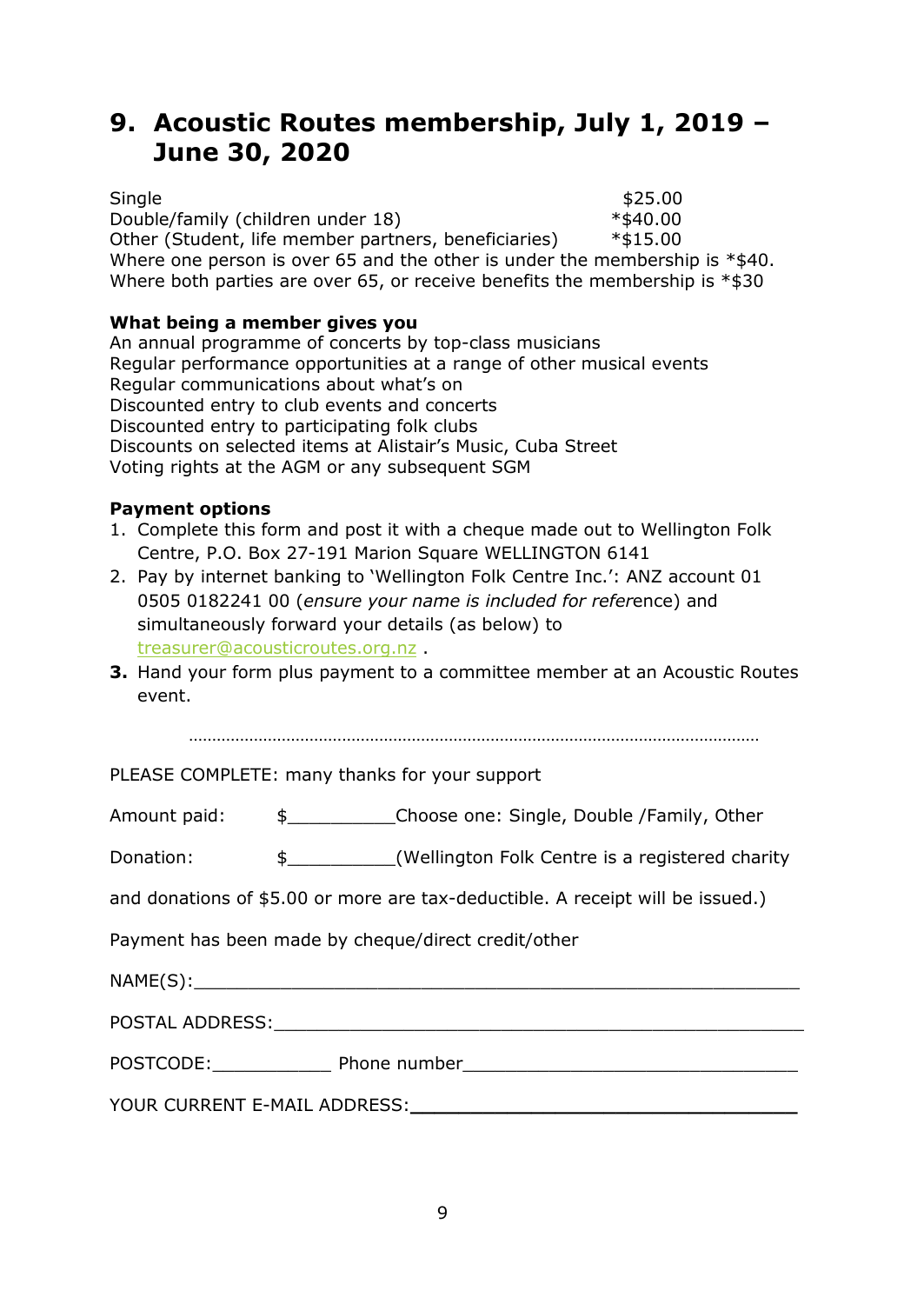# **10. Balladeer music noticeboard**

Where you can advertise your music-related items—lessons, instruments, gigs, band members wanted, etc.

### **a) Trad Singing Session, upstairs at the Sprig andFern, Thorndon, Monday 9 September, 6:30 pm**

With Dave Barnes hosting, this session celebrates unaccompanied singing in traditional style. Fine beer and food to be had at the bar. Contact: Dave Barnes [david.barnes@xtra.co.nz](mailto:david.barnes@xtra.co.nz)

### **b) Fig Tree Cottage Greytown, Specials for Folkies**

Fellow folkies can book our holiday cottage at a reduced rate - \$85 per night anytime until 13 September. You can see the cottage on Facebook: <https://www.facebook.com/figtreehomestay/> and on Air BnB to get an idea of where it is and what it's like (note that the special rate is not available through AirBnB).

The cottage sleeps a maximum of five people (with three sleeping in the sitting room) and includes a kitchen with two burner stove, microwave and coffee machine as well as a bathroom, separate bedroom and sitting room. We can also make our caravan available (especially suitable for kids!) and that sleeps two in sleeping bags.

The cottage is at the back of our garden with own access and parking. You can be as private as you wish. To book please contact Niels and Janette 0210236 1951 or email: [greytowncottage@gmail.com](mailto:greytowncottage@gmail.com)

**c)** Tui Award-winning Wellington musician Chris Prowse has released his third album - a real departure from *Trouble on the Waterfront* (about the 1951 waterfront lockout) and *There Goes The Shiner* (based on John A. Lee's stories about the rouseabout Shiner Slattery).



*Sweet the Bleep* is an instrumental album that explores the versatility of the guitar and features Chris (guitars, el tres Cubano, synths, and timpani), Richard Prowse (double base), Andrew Delahunty (harmonica) and Evan Prowse (synthesizer).

It opens with a suite of three short tunes inspired by the natural wonders of Fiordland, and tours through Prowse's many influences – from jazz, folk, son Cubano, to the abstract – and relights a cigarillo with 'The Tune with No

Name', reminiscent of a sound track for Clint Eastwood's famous character 'The Man with No Name'. The album features just one cover – Kenny Burrell's beautiful 'Soul Lament'.

Available at Spotify, Apple Music, Bandcamp, i-Tunes and Slow Boat Records, 183 Cuba Street. For CD orders, email **info@proco.co.nz.**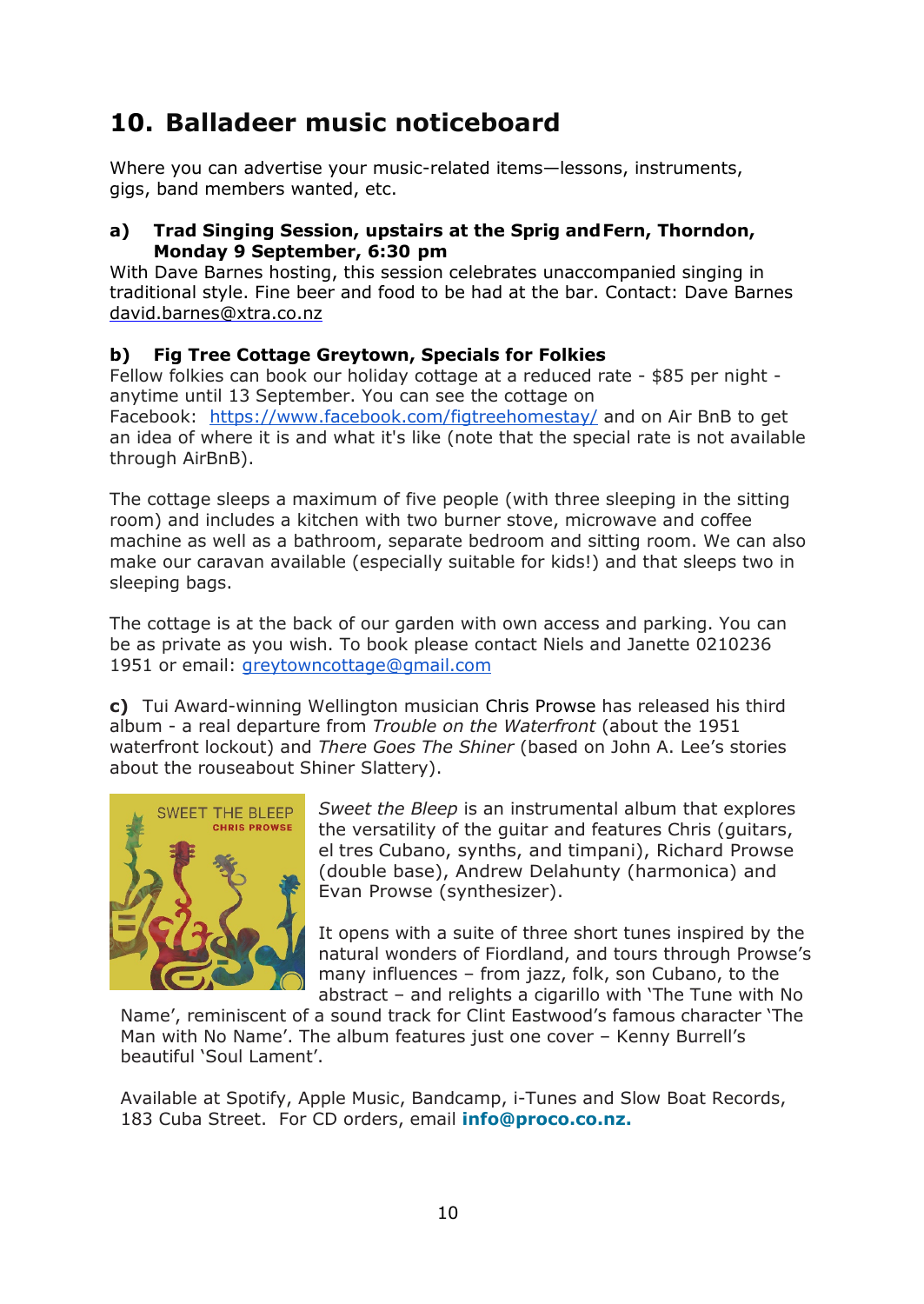### **d) Want to review for the Balladeer?**

We have a handful of willing writers who regularly get shoulder tapped to review AR concerts and we are very grateful to them. The AR committee offers a free concert ticket to anyone who reviews a concert for the Balladeer. It is great to hear a range of voices and opinions, so if you are interested please contact Philippa [balladeer@acousticroutes.org.nz](mailto:balladeer@acousticroutes.org.nz)

### **11. Want to perform?**



AR Committee would like to hear from you if you are interested in performing at our events, including support acts for our monthly concerts. Contact us [performers@acousticroutes.org.nz](mailto:performers@acousticroutes.org.nz)

# **12. About AcousticRoutes**

Acoustic Routes (Wellington Folk Centre Incorporated) is a club for people who enjoy playing and listening to folk and acoustic styles of music.

The fourth Thursday of the month generally features a concert, usually with a visiting artist and support acts from amongst our membership. Check the website or the Balladeer for updates about the venue.

Membership of Acoustic Routes costs \$25 a year for individuals, \$40 for couples or families, or \$15 for students and beneficiaries – and as we're now into the second half of the financial year, all membership rates are half price to join from now until June 2017. Membership entitles you to door-charge discounts at Acoustic Routes events, at events put on by most other folk clubs, and at Alistair's Music.

Members get priority access to performance opportunities and can have input into the club's activities. To join, email [treasurer@acousticroutes.org.nz.](mailto:treasurer@acousticroutes.org.nz)

Acoustic Routes publishes this newsletter (The Balladeer) at the start of every month, and also an acoustic gig guide for the Wellington region (Acoustic Routes update). You can [subscribe online,](http://eepurl.com/mP90b) or contact [publicity@acousticroutes.org.nz](mailto:publicity@acousticroutes.org.nz)

# **13. Acoustic Routes contacts**

**President:** Murray Kilpatrick [musicianmurray@gmail.com](mailto:musicianmurray@gmail.com)  **Correspondence**: Kevin Ikin [secretary@acousticroutes.org.nz](mailto:secretary@acousticroutes.org.nz) **Treasurer/Membership**: Sue Ikin [treasurer@acousticroutes.org.nz](mailto:treasurer@acousticroutes.org.nz) **Balladeer**: Philippa Boy [balladeer@acousticroutes.org.nz](mailto:balladeer@acousticroutes.org.nz) **Acoustic Routes update email**: Murray Kilpatrick [musicianmurray@gmail.com](mailto:musicianmurray@gmail.com)  **Performance opportunities:** [performers@acousticroutes.org.nz](mailto:performers@acousticroutes.org.nz)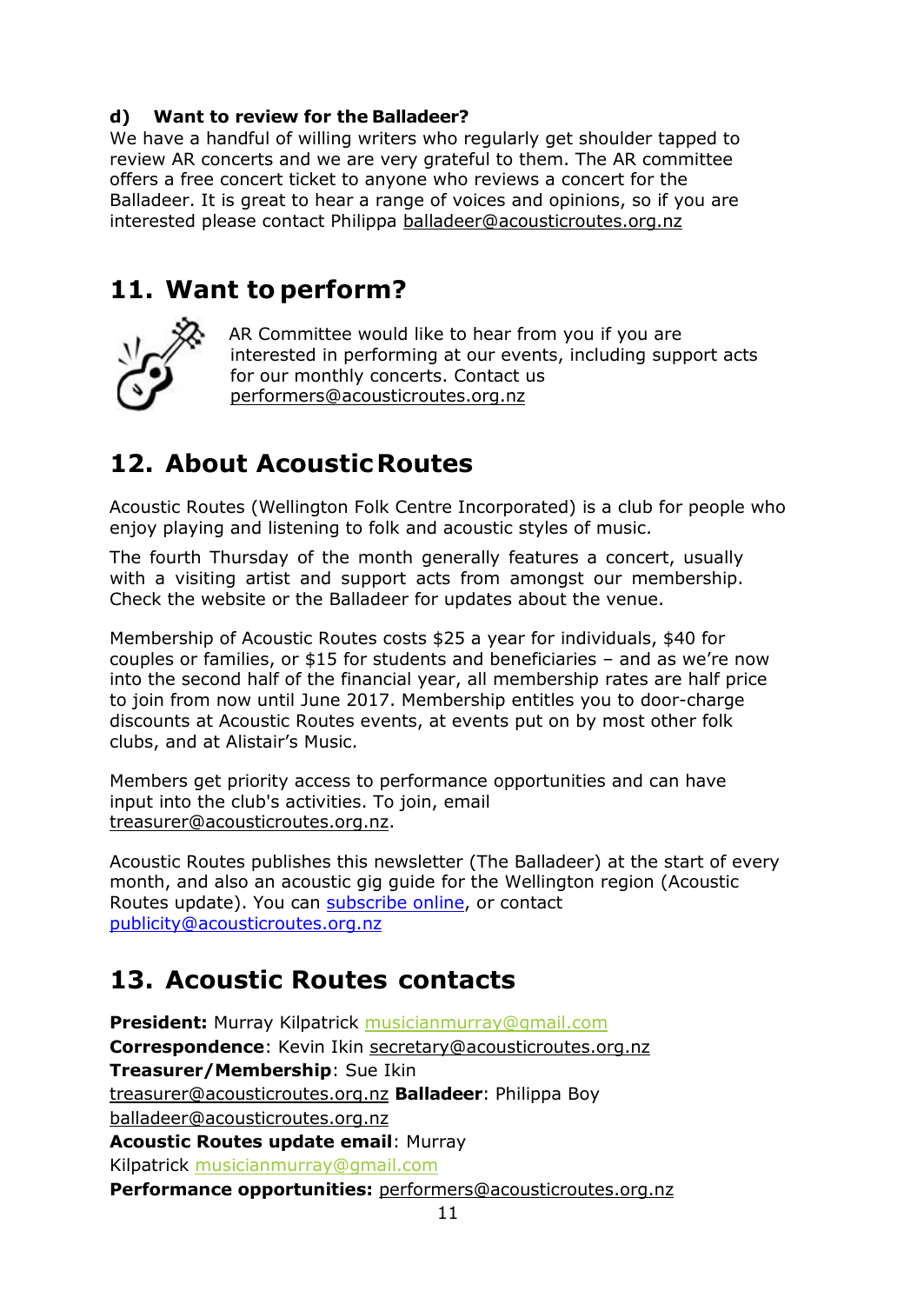**Postal address**: PO Box 27-191 Marion Square, Wellington, New Zealand. **Website**: [www.acousticroutes.org.nz](http://www.acousticroutes.org.nz/)

## **14. Other regular folk events/contacts in the region**

Ceol Alba Scottish Music Club

- When: 4th Friday of month, 7.30 9.30pm. A club forplayingand/or listening to (mostly) traditional Scottish music. Sheet music supplied or downloadable.
- Where: Lower Hutt.
- Cost: \$5 per night

Contact: Lynne Scott, 04 565 0164 [lynne@scott.gen.nz](mailto:lynne@scott.gen.nz)

International Folkdancing

- When: Every Wednesday from February to December, 7.30to 9.15 pm Where: Tarrant Dance Studios, 125 Cuba St, Wellington
- Contact: Cashy Yates (04) 569 1618 [cashy@ihug.co.nz](mailto:cashy@ihug.co.nz)

Kapiti Live Music Club

- When: 2nd Wednesday of the month, an acoustic social evening for listening and/or singing and playing, from7:30.
- Where: Paul and Kimbra's; 3 Jade Lane, Paraparaumu. Off the east end Mazengarb Road as it changes name and turns toward KapitiRoad.

Contact: [enquiry@klmc.org.nz a](mailto:enquiry@klmc.org.nz)[nhttp://www.klmc.org.nz](http://www.klmc.org.nz/)

Kelburn Pub Live Music

- When: Live music every Sunday 3-5pm.
	- Sunday Roots on the first Sunday of each Month, 4-7pm. Hosted by Pip Payne and featuring a different guest artist each month. Details: 'Sunday roots' on Facebook. Contact the Pub if you are interested in performing.

Levin Folk Music Club

- When: 2nd Friday of month, 7.30 pm, blackboard concert plus guest artist. Entry:Members \$5, Non-Members \$10, Children \$3 (includes supper) Club Night: 4th Friday of month, 7.30 pm \$2 koha.
- Where: Horowhenua Scottish Society Hall, cnr Bartholomew Rd and Middlesex St.
- Bookings: Bookings: Dale Webb [dalewebb143@gmail.com](mailto:dalewebb143@gmail.com) Website: [www.levin-folk-music-club.org.nz](http://www.levin-folk-music-club.org.nz/)
- Mainly Acoustic Music Club
- When: (Mostly) every 2nd Tuesday of the month, 7.30pm Where: Mayfair Cafe, 116 Main Street, Upper Hutt
- Contact: Mary Khalil 021 02314505 [mary.khalil@xtra.co.nz](mailto:mary.khalil@xtra.co.nz) Club committee email: [info@mainlyacoustic.co.nz](mailto:info@mainlyacoustic.co.nz)
- Website: <http://mainlyacoustic.co.nz/coming-attractions/>

Morris dancing: Dave Barnes<http://www.morrisdancing.org.nz/>